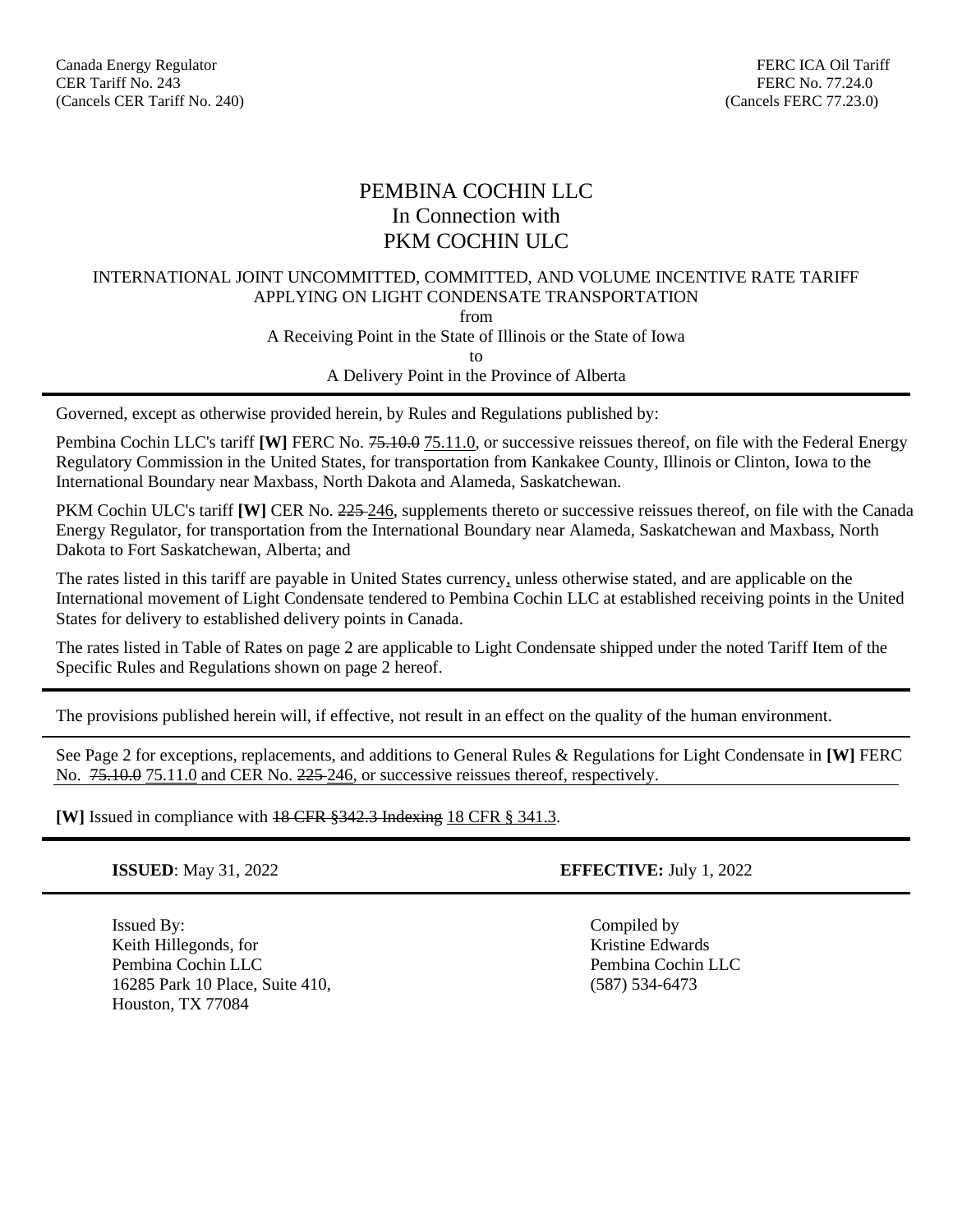### UNCOMMITTED SHIPPER TABLE OF RATES **(1) (2)** Rates in Dollars per Barrel Payable in United States Currency, unless otherwise stated.

| From                                                      | Tο                                                                                                                                            | Uncommitted<br><b>Joint Rate</b><br>(See Item 25) |
|-----------------------------------------------------------|-----------------------------------------------------------------------------------------------------------------------------------------------|---------------------------------------------------|
| Cochin Terminal in<br>Kankakee County,<br><b>Illinois</b> | Keyera Fort Saskatchewan<br>Facility, Alberta or Plains<br>Fort Saskatchewan<br>Facility, Alberta or<br>Pembina Fort<br>Saskatchewan Facility | [ <b>U</b> ] 8.7195                               |

**(1) Retention Stock Surcharge** – In addition to the transportation rate, a Retention Stock Surcharge of **[I]** \$0.3260 0.2333 per barrel United States currency, will be applied to all volumes received for any Shipper that did not participate in the provision of Retention Stock.

**(2) Pipeline Reclamation Surcharge –** In addition to the transportation rate, a surcharge of **[U]** \$0.3353 per Cubic Metre, will be applied to all volumes, committed and uncommitted, for purposes of collecting funds for abandonment of the Cochin Pipeline. This surcharge will be invoiced by PKM Cochin ULC, payable in Canadian Currency.

COMMITTED SHIPPER A TABLE OF RATES **(1) (2)**

Rates in Dollars per Barrel Payable in United States Currency, unless otherwise stated.

| From                                                      | To                                                                                                                                                   | Column A<br>Committed<br>Shipper A<br>Joint Rate<br>(See Item 30) | Column B<br>Committed<br>Shipper A<br>Volume<br>Incentive Rate<br>(See Item 35) |
|-----------------------------------------------------------|------------------------------------------------------------------------------------------------------------------------------------------------------|-------------------------------------------------------------------|---------------------------------------------------------------------------------|
| Cochin Terminal in<br>Kankakee County,<br><b>Illinois</b> | Keyera Fort Saskatchewan<br>Facility, Alberta or Plains<br><b>Fort Saskatchewan</b><br>Facility, Alberta or<br>Pembina Fort<br>Saskatchewan Facility | [U] $6.2652$                                                      | [ <b>U</b> ] 5.8152                                                             |

**(1) Retention Stock Surcharge** – In addition to the transportation rate, a Retention Stock Surcharge of **[I]** \$0.3260 0.2333 per barrel United States currency, will be applied to all volumes received for any Shipper that did not participate in the provision of Retention Stock.

**(2) Pipeline Reclamation Surcharge –** In addition to the transportation rate, a surcharge of **[U]** \$0.3353 per Cubic Metre, will be applied to all volumes, committed and uncommitted, for purposes of collecting funds for abandonment of the Cochin Pipeline. This surcharge will be invoiced by PKM Cochin ULC, payable in Canadian Currency.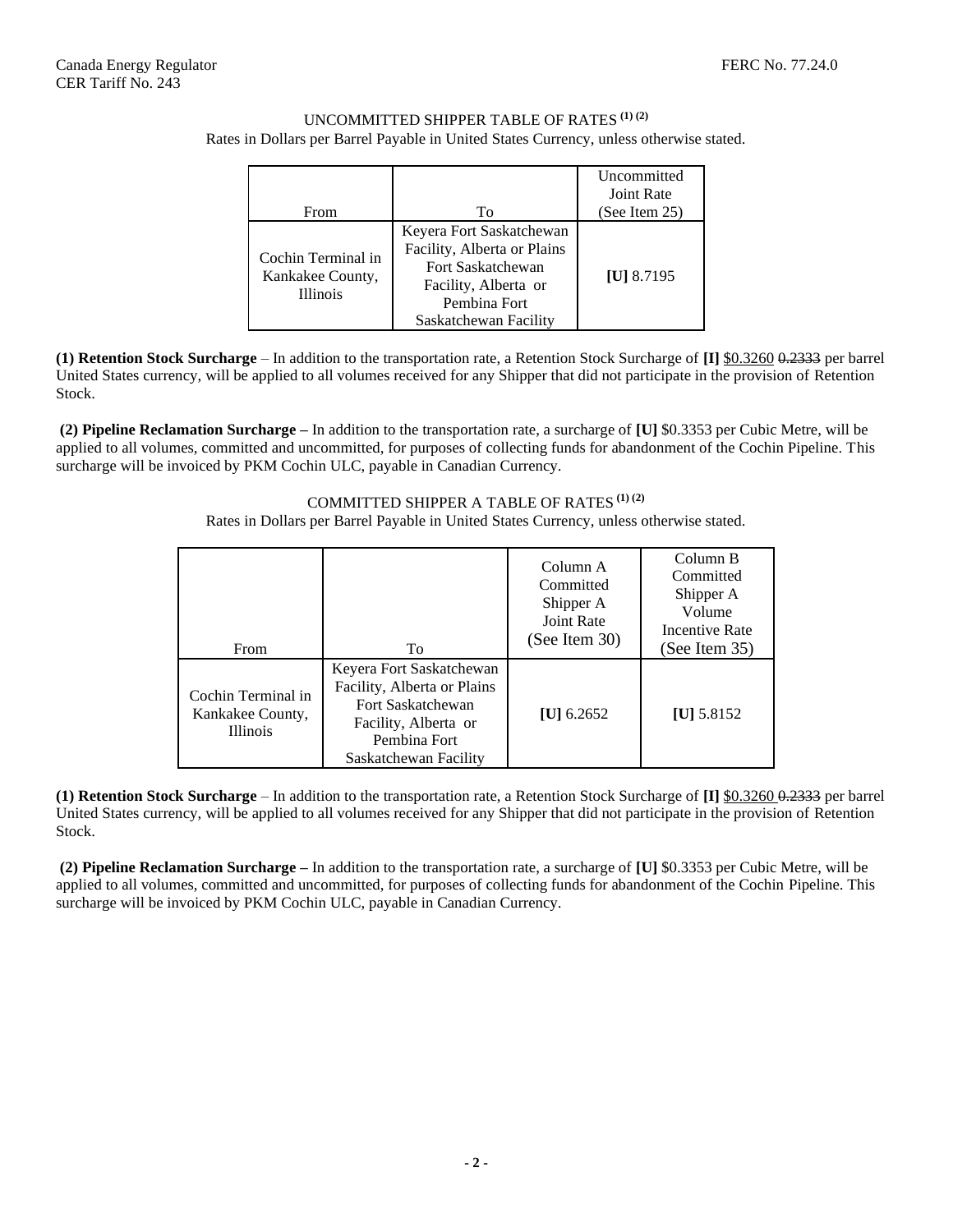| From                                                                   | To                                                                                                                                            | Column A<br>Committed<br>Shipper B<br>Joint Rate<br>(See Item 30) | Column B<br>Committed<br>Shipper B<br>Volume<br><b>Incentive Rate</b><br>(See Item 35) |
|------------------------------------------------------------------------|-----------------------------------------------------------------------------------------------------------------------------------------------|-------------------------------------------------------------------|----------------------------------------------------------------------------------------|
| Cochin Terminal in<br>Kankakee County,<br>Illinois or Clinton,<br>Iowa | Keyera Fort Saskatchewan<br>Facility, Alberta or Plains<br>Fort Saskatchewan<br>Facility, Alberta or<br>Pembina Fort<br>Saskatchewan Facility | [ <b>U</b> ] 6.3452                                               | [U] $5.8152$                                                                           |

#### COMMITTED SHIPPER B TABLE OF RATES  $(1)$   $(2)$   $(3)$ Rates in Dollars per Barrel Payable in United States Currency, unless otherwise stated.

**(1) Retention Stock Surcharge** – In addition to the transportation rate, a Retention Stock Surcharge of **[I]** \$0.3260 0.2333 per barrel United States currency, will be applied to all volumes received from Kankakee County, Illinois for any Shipper that did not participate in the provision of Retention Stock.

**(2) Retention Stock Surcharge** – In addition to the transportation rate, a Retention Stock Surcharge of **[I]** \$0.2610 0.1867per barrel United States currency, will be applied to all volumes received from Clinton, Iowa for any Shipper that did not participate in the provision of Retention Stock.

**(3) Pipeline Reclamation Surcharge –** In addition to the transportation rate, a surcharge of **[U]** \$0.3353 per Cubic Metre, will be applied to all volumes, committed and uncommitted, for purposes of collecting funds for abandonment of the Cochin Pipeline. This surcharge will be invoiced by PKM Cochin ULC, payable in Canadian Currency.

# **SPECIFIC RULES AND REGULATIONS APPLICABLE ON TRANSPORTATION OF LIGHT CONDENSATE**

### **The following shall apply in addition to the rules in [W] FERC No. 75.10.0 75.11.0 and CER No. 225 246, or successive reissues thereof, respectively.**

# **25. UNCOMMITTED JOINT RATE REQUIREMENTS**

The Uncommitted Joint Rate set forth in above is available to Shippers that deliver volumes to the Receiving Point which do not otherwise qualify for the Committed Shipper A or B Joint Rate or Volume Incentive Rate.

# **30. COMMITTED JOINT RATE REQUIREMENTS**

The Committed Rate set forth in Column A in the Table of Rates for Committed Shippers A ("Committed Shipper A Joint Rate") is available to Committed Shippers that executed a Transportation Services Agreement ("TSA") during the Open Season that ended on May 31, 2012 for a minimum guaranteed committed volume ("Committed Volume"), as set forth in such Committed Shipper's TSA.

The Committed Rate set forth in Column A in the Table of Rates for Committed Shippers B ("Committed Shipper B Joint Rate") is available to Committed Shippers that executed a Transportation Services Agreement ("TSA") during the Open Season that ended on May 31, 2012 for a minimum guaranteed committed volume ("Committed Volume"), as set forth in